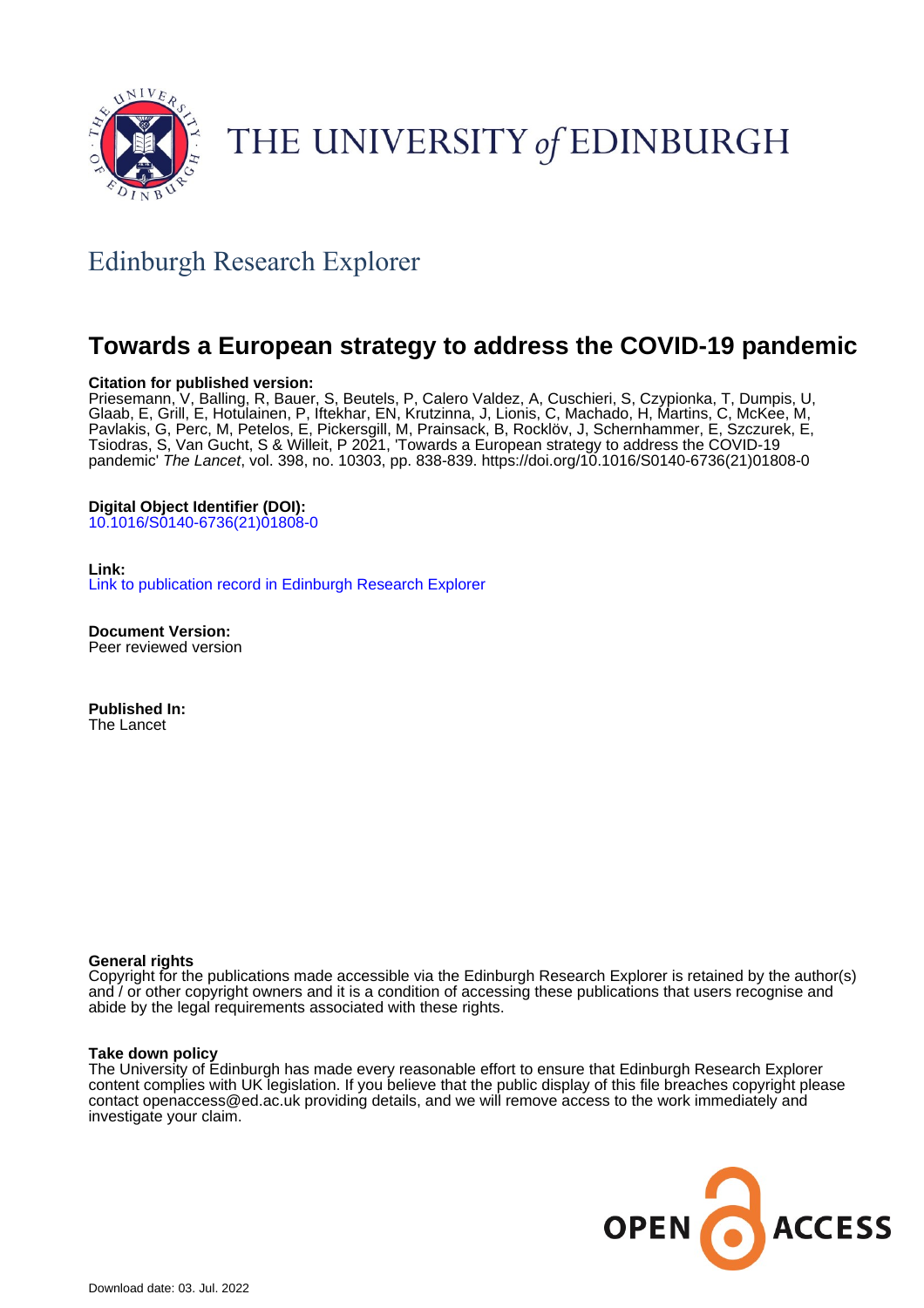# Towards a European strategy to address the COVID-19 pandemic

Reduction of COVID-19 incidence across Europe in spring 2021 led to significant relaxation of restrictions in summer, despite the emergence and spread of the more transmissible Delta variant. As expected, this led to a renewed increase in incidence. How should Europe act, what strategies should it adopt, and what specific risks should it consider moving forward?<sup>1</sup> These questions become even more pressing, since emerging data indicates the Delta variant is more infectious and partially evades immune response. Europe needs a coherent and effective strategy, before schools fully reopen and the transmission of SARS-CoV-2 further increases due to seasonality in autumn.

Two opposing strategies are considered: 1) continue to rapidly lift restrictions, assuming the combination of past natural exposure and current vaccination coverage would allow a high incidence to continue, without overburdening healthcare systems; or 2) lift restrictions at the pace of vaccination progress with the core aim to keep incidence low, given this effectively and efficiently controls the pandemic via test-trace-isolate (TTI) programs.<sup>2,3</sup>

Given immunization levels as of August, 2021, the first strategy can lead to an incidence of several hundred per million per day, whereas the second would require an incidence of well below one hundred. Such a discrepancy of incidence poses considerable friction to European cooperation, economy and society: high incidence in one country puts the low-incidence strategy in a neighboring country at risk. Because of this conflict of interest, some countries impose testing and quarantine requirements, hampering international exchange. Thus, either strategy can only work effectively if European countries stop acting as if they could fight the pandemic on their own.

To facilitate cross-border travel, the European Union's Digital Covid Certificate (EU DCC) was introduced. However, no vaccine is completely effective at preventing virus transmission. Therefore, the implementation of the EU DCC must be accompanied by systematic evaluation regarding its contribution to the spread of present and future variants of concern (VOCs).<sup>4</sup> The development of a European strategy for testing travelers and commuters is therefore warranted.<sup>5</sup>

The advantages of a low incidence are known and include (1) less mortality, morbidity and Long COVID-19, (2) solidarity with those not yet protected, (3) lower risk of new VOCs emerging and spreading, (4) increased feasibility of comprehensive TTI, (5) less workforce in quarantine and isolation, including those in healthcare, (6) ensuring schools and childcare remain open during the coming autumn-winter season.<sup>6</sup> In contrast, a high incidence might still overwhelm hospitals and intensive care units in some countries.

Given the clear benefits of low incidence, the insufficient vaccination coverage in many European countries, uncertainties regarding child vaccination, and the time required for full immunization of adolescents, we recommend that all European countries act together to achieve low incidence, at least until everyone has had the opportunity to get vaccinated. A high incidence in one country challenges the pandemic response for others, in Europe and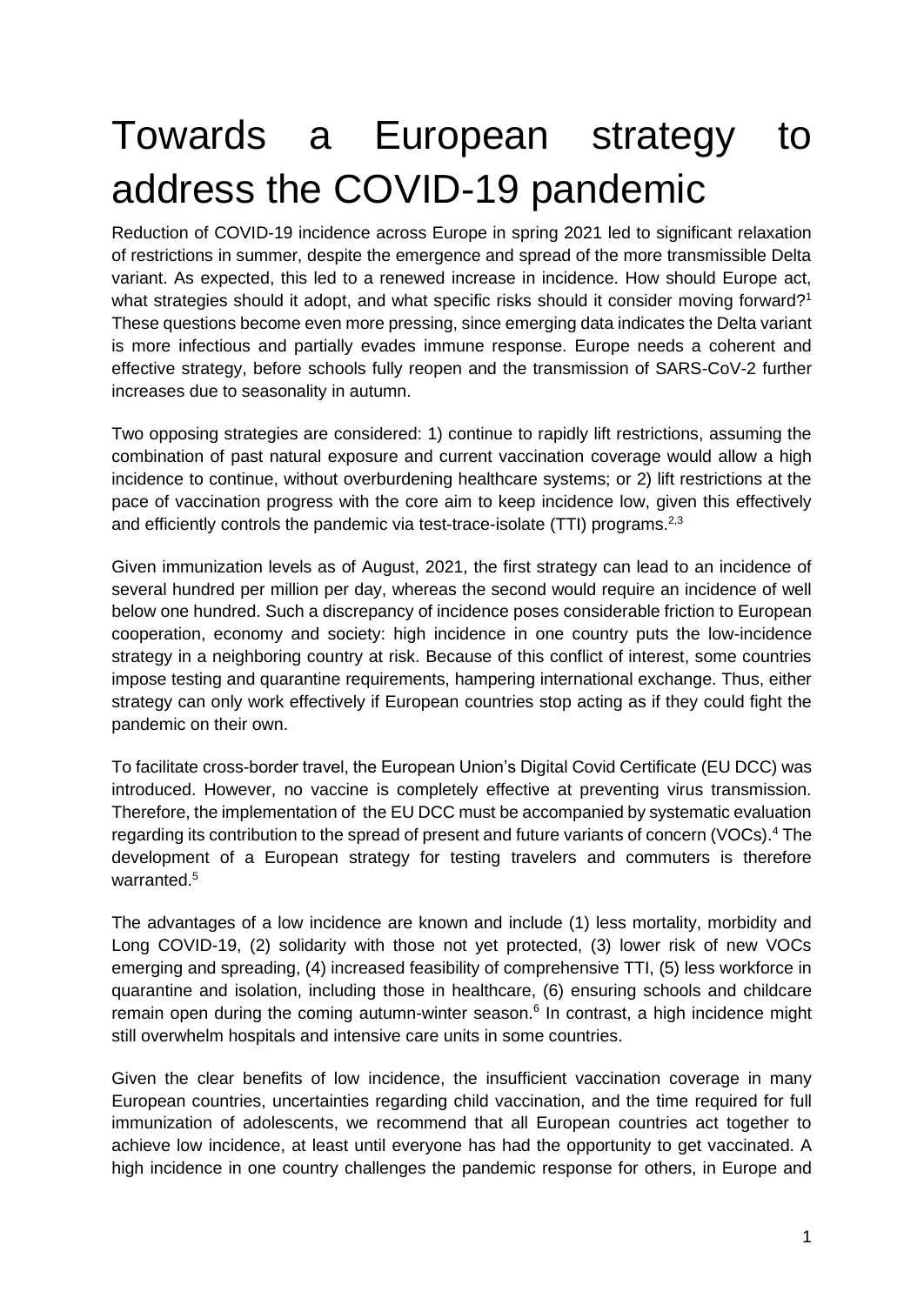across the world. Maintaining low incidence represents an act of solidarity, and becomes easier with the advantage of an increasing vaccination coverage.

To improve measure effectiveness, three further challenges must be overcome: (1) vaccination availability, access, and hesitancy; (2) the widespread misconception that freedom would be maximized when ignoring high incidence; it has been recognized that low incidence facilitates containment and safeguards the freedom of all, including the most vulnerable; and (3) the lack of a coherent pandemic response and communication strategy; perceived risk, motivation and health literacy are important predictors of health-seeking behaviour and adherence to measures; public trust must be maintained through timely, consistent and persistent communications, including systematically developed counterspeech for misinformation.

We have yet to overcome the pandemic, but an end is conceivable: Restrictions can be lifted when high vaccination coverage is reached, and if vaccines remain highly effective against VOCs. However, until then, the goal should be to minimize economic and societal costs for Europe and for the world. Maintaining and communicating a clear strategy is key; Pan-European coordination and common goals across countries are more important than ever.

## Declaration of interests

RB reports other from ITTM, outside the submitted work. SB reports grants from Netzwerk Universitätsmedizin (NUM), during the conduct of the study. PB reports grants from Epipose project from the European Union's SC1-PHE-CORONAVIRUS-2020 programme, project number 101003688, during the conduct of the study; grants from Pfizer, grants from GSK, grants from European Commission IMI, outside the submitted work. CL report grants from the European Commission and other sources, all under the agreement and control of the Special Committee for Research Grants of the University of Crete, Greece (ELKE). GNP's contribution is in his personal capacity. The opinions expressed are the author's own and do not reflect the view of the National Institutes of Health, the Department of Health and Human Services, or the United States government. GNP patents and company interactions are managed through NIH. EP reports grants from the European Commission and personal fees from the European Commission (IMI, COSME-EASME and other agencies), Maastricht University, Charité – Universitätsmedizin Berlin, and the Swedish Healthcare Academy, unrelated to this Correspondence. MPi reports grants from Wellcome Trust, personal fees from Wellcome Trust, grants from MRC, grants from ESRC, personal fees from ESRC, personal fees from FWO, outside the submitted work. BP reports that she is a member of the Austrian National Bioethics Committee and has been a member of the European Group on Ethics in Science and New Technologies (2017-2021). Other projects in the lab of ESz are co-funded by Merck Healthcare KGaA. All other authors have nothing to disclose.

## Acknowledgements

VP, SB, and ENI were supported by the Max Planck Society. RB was supported by the University of Luxembourg. SB received funding from the "Netzwerk Universitätsmedizin" (NUM) project egePan (01KX2021). PB has received funding from the Epipose project of the European Union's SC1- PHE-CORONAVIRUS-2020 programme, project number 101003688. ACV has received funding from the Digital Society research program funded by the Ministry of Culture and Science of the German State of North Rhine-Westphalia. SC was supported by the University of Malta. TC has received funding from the European Union's Horizon 2020 research and innovation programme under grant agreement No 101016233 (PERISCOPE). UD was supported by the National Research Programme project VPP-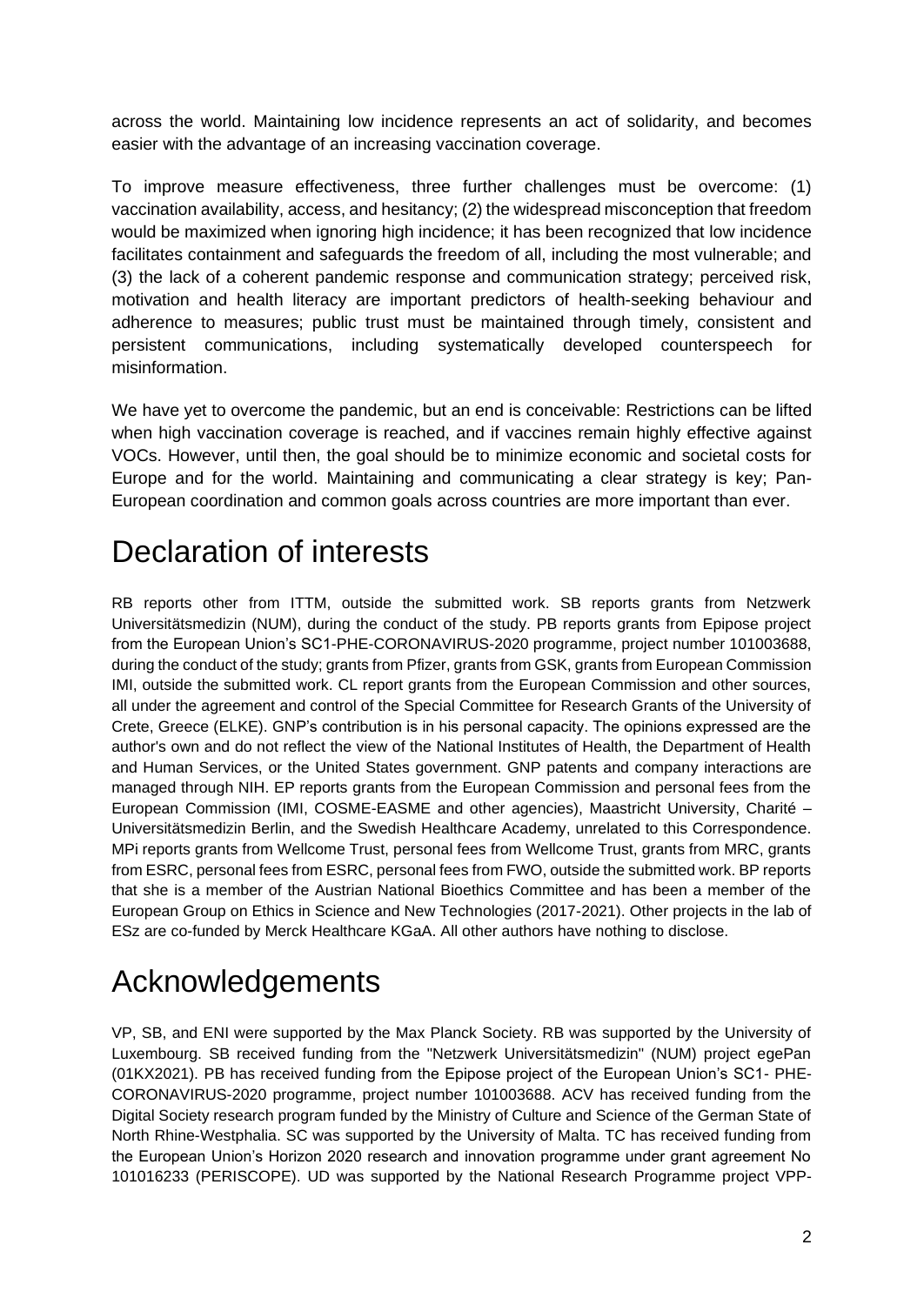COVID-2020/1-0008. EGl acknowledges funding support from the Luxembourg National Research Fund (FNR) as part of the COVID-19 Fast-Track research project CovScreen (COVID-19/2020- 1/14715687). JK has received funding from the European Research Council (ERC) under the European Union's Horizon 2020 research and innovation programme (grant agreement no. 724460). HM was supported by the University of Minho. EP acknowledges support from the University of Crete and from Maastricht University. MPe was supported by the Slovenian Research Agency (Grant Nos. P1-0403 and J1-2457). MPi is currently supported by the UK Economic and Social Research Council (ESRC) [ES/S013873/1; ES/T014164/1], UK Medical Research Council (MRC) [MR/S035818/1], and Wellcome Trust [209519/Z/17/Z; 106612/Z/14/Z]. ESz acknowledges funding by the Polish National Science Centre OPUS grant no 2019/33/B/NZ2/00956. All other authors have no funding source to declare.

## References

1 Iftekhar E N, Priesemann V, Balling R, Bauer S, Beutels P, Calero Valdez A, ... & Willeit P. A look into the future of the COVID-19 pandemic in Europe: an expert consultation. *The Lancet Regional Health - Europe* 2021; 100185.

2 Kretzschmar M E, Rozhnova G, & van Boven M. Isolation and contact tracing can tip the scale to containment of COVID-19 in populations with social distancing. *Frontiers in Physics* 2021, *8*, 677.

3 Contreras S, Dehning J, Loidolt M, Zierenberg J, Spitzner F P, Urrea-Quintero J H, ... & Priesemann V. The challenges of containing SARS-CoV-2 via test-trace-and-isolate. *Nature communications* 2021, *12*(1), 1-13.

4 Krueger T, Gogolewski K, Bodych M, Gambin A, Giordano G, Cuschieri S, … & Szczurek E. Assessing the risk of COVID-19 epidemic resurgence in relation to the Delta variant and to vaccination passes. *medRxiv* 2021*.05.07.21256847*

5 Phelan A L. COVID-19 immunity passports and vaccination certificates: scientific, equitable, and legal challenges. *The Lancet* 2020, *395*(10237), 1595-1598.

6 Priesemann, V., Balling, R., Brinkmann, M. M., Ciesek, S., Czypionka, T., Eckerle, I., ... & Szczurek, E. (2021). An action plan for pan-European defence against new SARS-CoV-2 variants. *The Lancet*, *397*(10273), 469-470.

## Authors

Viola Priesemann\*, Max Planck Institute for Dynamics and Self-Organization, Göttingen, Germany Rudi Balling, University of Luxembourg, Esch-sur-Alzette, Luxembourg

Simon Bauer, Max Planck Institute for Dynamics and Self-Organization, Göttingen, Germany Philippe Beutels, Vaccine & Infectious Disease Institute, University of Antwerp, Belgium

André Calero Valdez, RWTH Aachen University, Germany

Sarah Cuschieri, Faculty of Medicine and Surgery, University of Malta, Malta

Thomas Czypionka, Institute for Advanced Studies, Vienna, Austria

Uga Dumpis, Pauls Stradins Clinical University Hospital, University of Latvia, Riga, Latvia

Enrico Glaab, University of Luxembourg, Esch-sur-Alzette, Luxembourg

Eva Grill, Ludwig-Maximilians University, Munich, Germany

Pirta Hotulainen, Minerva Foundation Institute for Medical Research, Helsinki, Finland

Emil N. Iftekhar, Max Planck Institute for Dynamics and Self-Organization, Göttingen, Germany Jenny Krutzinna, University of Bergen, Norway

Christos Lionis, Clinic of Social and Family Medicine, Faculty of Medicine, University of Crete, Crete,

Greece, and Institute of Health and Medicine, University of Linkoping, Sweden

Helena Machado, University of Minho, Portugal